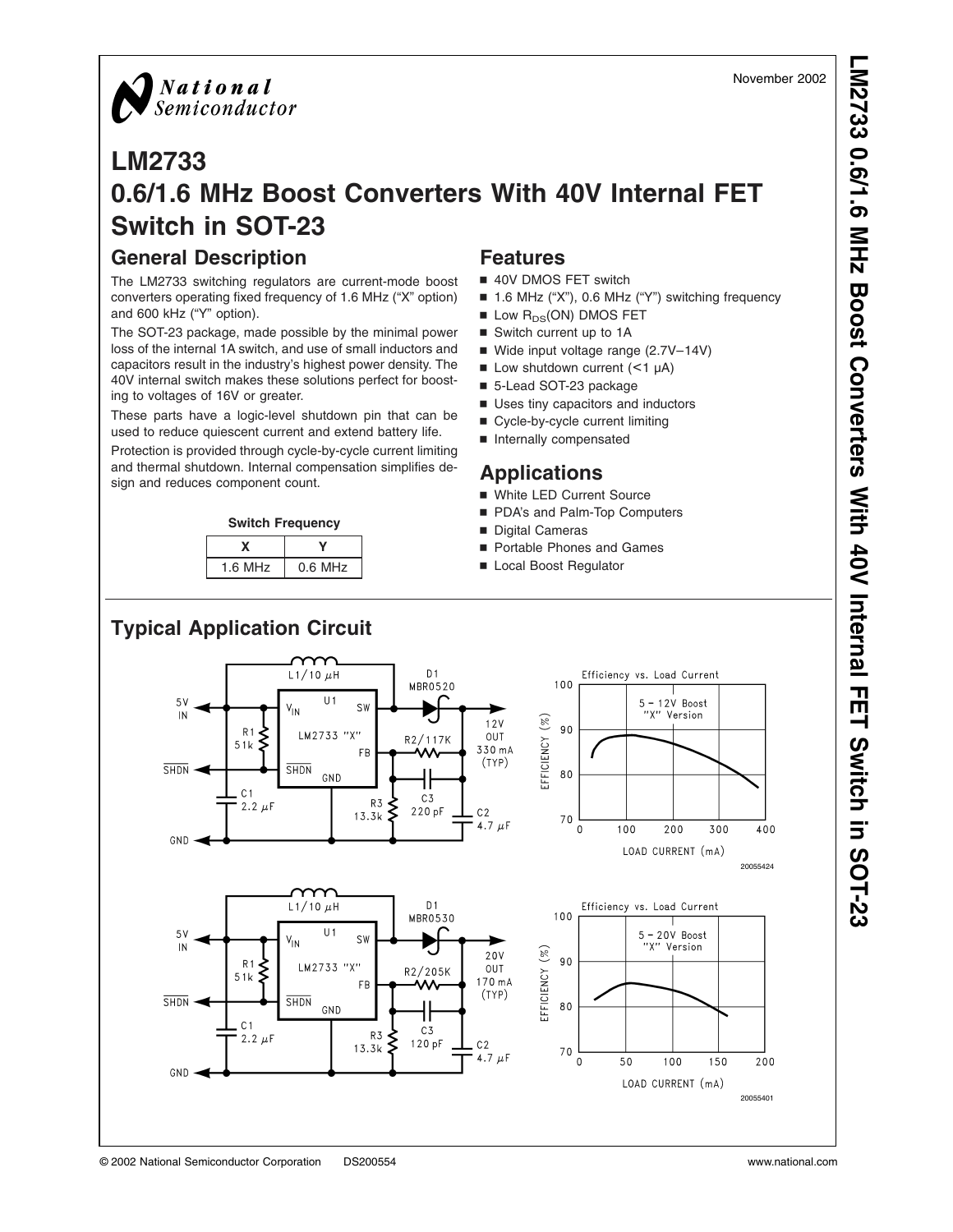

## **Pin Description**

| Pin | Name        | <b>Function</b>                                                          |
|-----|-------------|--------------------------------------------------------------------------|
|     | <b>SW</b>   | Drain of the internal FET switch.                                        |
|     | <b>GND</b>  | Analog and power ground.                                                 |
| 3   | <b>FB</b>   | Feedback point that connects to external resistive divider.              |
|     | <b>SHDN</b> | Shutdown control input. Connect to $V_{IN}$ if this feature is not used. |
|     | $V_{IN}$    | Analog and power input.                                                  |

LM2733YMF  $\overline{S}$  UNIVOR 1K Tape and Reel S52B LM2733YMFX 3K Tape and Reel S52B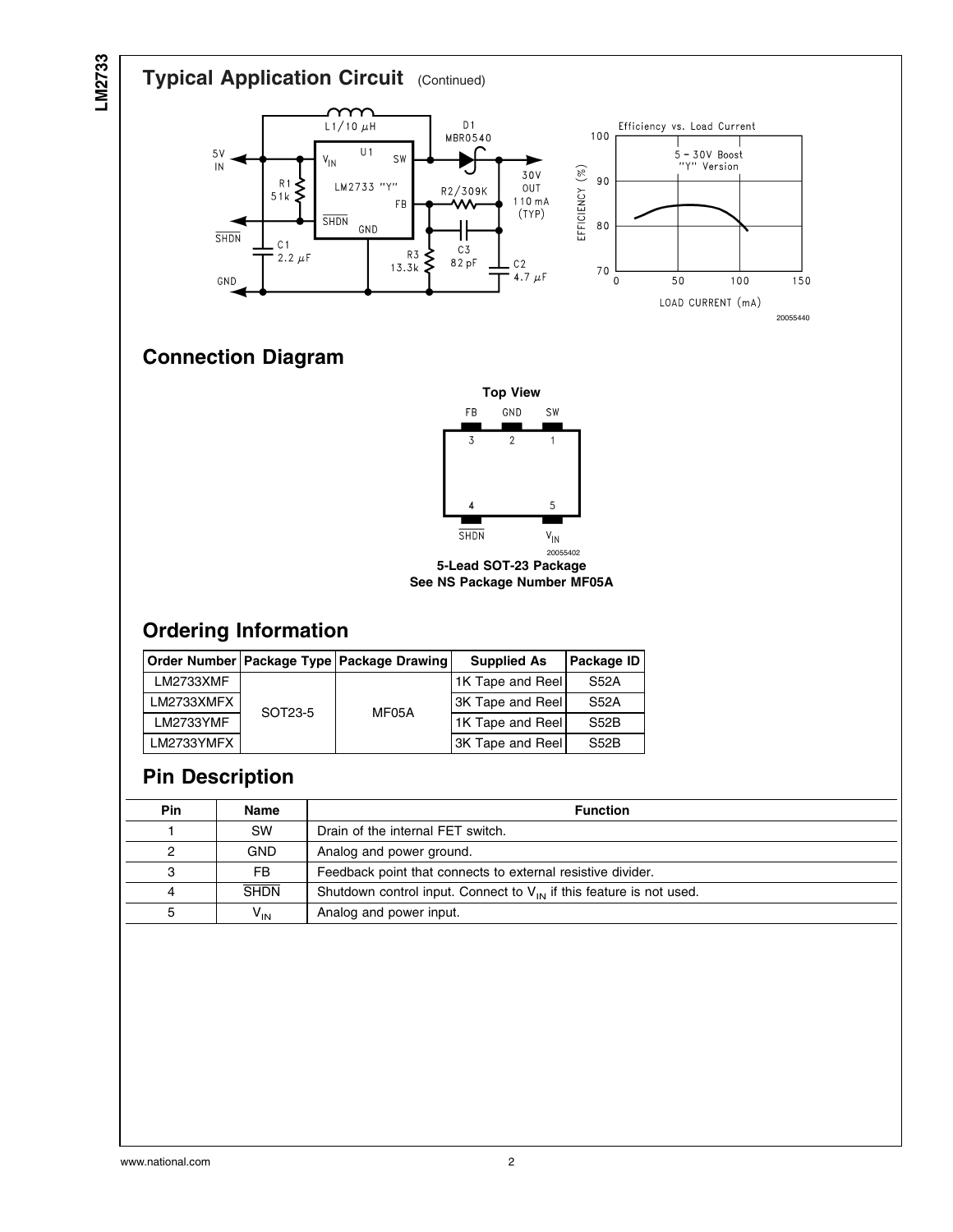

## **Theory of Operation**

The LM2733 is a switching converter IC that operates at a fixed frequency (0.6 or 1.6 MHz) using current-mode control for fast transient response over a wide input voltage range and pulse-by-pulse current limiting. Because this is current mode control, a 50 mΩ sense resistor in series with the switch FET is used to provide a voltage (which is proportional to the FET current) to both the input of the pulse width modulation (PWM) comparator and the current limit amplifier.

At the beginning of each cycle, the S-R latch turns on the FET. As the current through the FET increases, a voltage (proportional to this current) is summed with the ramp coming from the ramp generator and then fed into the input of the PWM comparator. When this voltage exceeds the voltage on the other input (coming from the Gm amplifier), the latch resets and turns the FET off. Since the signal coming from

the Gm amplifier is derived from the feedback (which samples the voltage at the output), the action of the PWM comparator constantly sets the correct peak current through the FET to keep the output volatge in regulation.

Q1 and Q2 along with R3 - R6 form a bandgap voltage reference used by the IC to hold the output in regulation. The currents flowing through Q1 and Q2 will be equal, and the feedback loop will adjust the regulated output to maintain this. Because of this, the regulated output is always maintained at a voltage level equal to the voltage at the FB node "multiplied up" by the ratio of the output resistive divider.

The current limit comparator feeds directly into the flip-flop, that drives the switch FET. If the FET current reaches the limit threshold, the FET is turned off and the cycle terminated until the next clock pulse. The current limit input terminates the pulse regardless of the status of the output of the PWM comparator.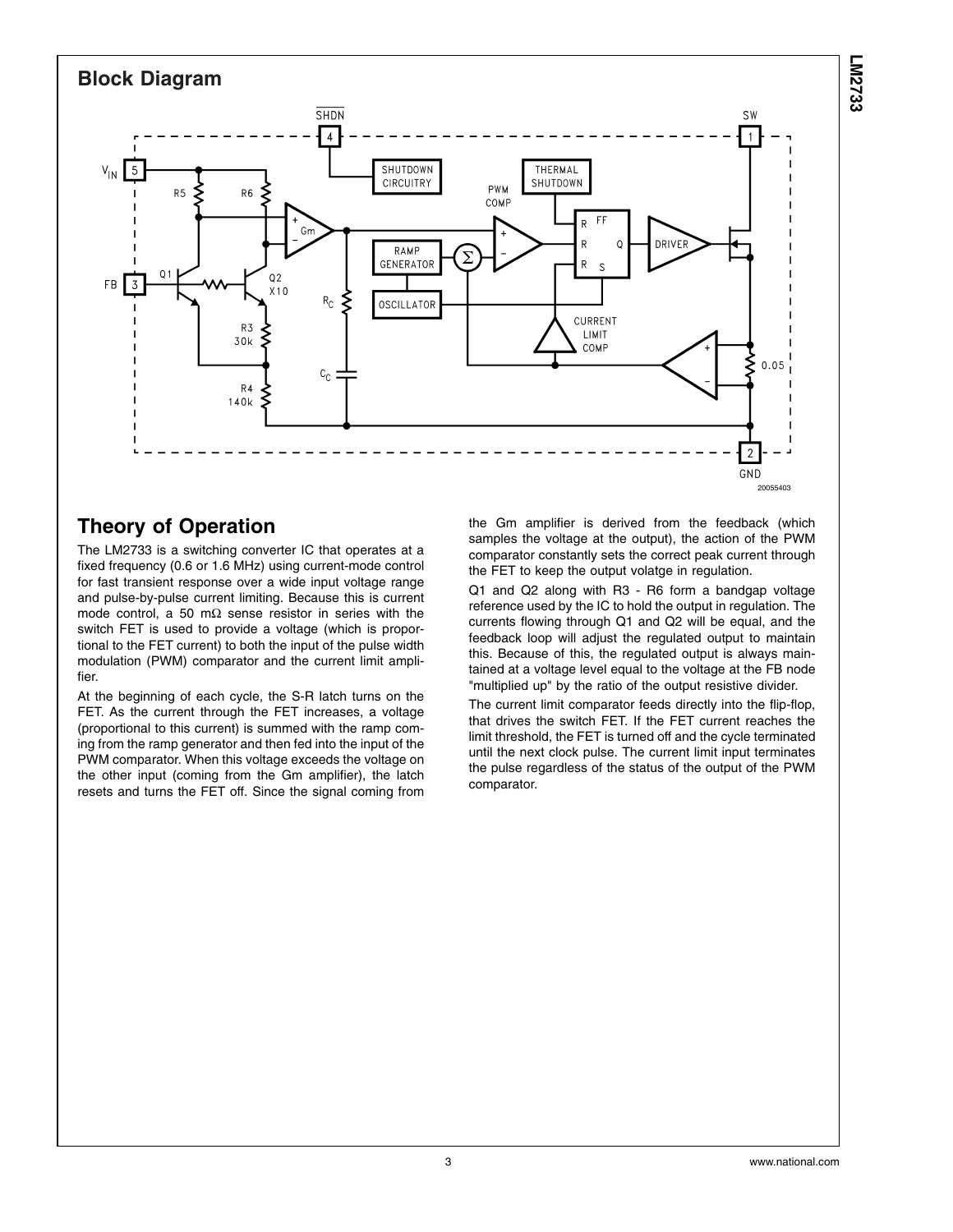## **Absolute Maximum Ratings** (Note 1)

**If Military/Aerospace specified devices are required, please contact the National Semiconductor Sales Office/ Distributors for availability and specifications.**

| Storage Temperature Range      | $-65^{\circ}$ C to $+150^{\circ}$ C |  |  |
|--------------------------------|-------------------------------------|--|--|
| Operating Junction             |                                     |  |  |
| Temperature Range              | $-40^{\circ}$ C to $+125^{\circ}$ C |  |  |
| Lead Temp. (Soldering, 5 sec.) | $300^{\circ}$ C                     |  |  |
| Power Dissipation (Note 2)     | <b>Internally Limited</b>           |  |  |
| FB Pin Voltage                 | $-0.4V$ to $+6V$                    |  |  |

| SW Pin Voltage              | $-0.4V$ to $+40V$   |  |  |  |
|-----------------------------|---------------------|--|--|--|
| Input Supply Voltage        | $-0.4V$ to $+14.5V$ |  |  |  |
| Shutdown Input Voltage      |                     |  |  |  |
| (Survival)                  | $-0.4V$ to $+14.5V$ |  |  |  |
| θ <sub>.Ι-Α</sub> (SOT23-5) | $265^{\circ}$ C/W   |  |  |  |
| ESD Rating (Note 3)         |                     |  |  |  |
| Human Body Model            | 2 kV                |  |  |  |
| Machine Model               | 200V                |  |  |  |
|                             |                     |  |  |  |

## **Electrical Characteristics**

Limits in standard typeface are for T<sub>J</sub> = 25°C, and limits in **boldface type** apply over the full operating temperature range (-40°C ≤ T<sub>J</sub> ≤ +125°C). Unless otherwise specified:  $V_{IN}$  = 5V, V<sub>SHDN</sub> = 5V, I<sub>L</sub> = 0A.

| Symbol                                    | <b>Parameter</b>                  | <b>Conditions</b>                      | Min<br>(Note 4) | <b>Typical</b><br>(Note 5) | Max<br>(Note 4) | <b>Units</b> |
|-------------------------------------------|-----------------------------------|----------------------------------------|-----------------|----------------------------|-----------------|--------------|
| $V_{IN}$                                  | Input Voltage                     |                                        | 2.7             |                            | 14              | $\vee$       |
| $I_{SW}$                                  | Switch Current Limit              | (Note 6)                               | 1.0             | 1.5                        |                 | A            |
| $R_{DS}(ON)$                              | Switch ON Resistance              | $I_{SW}$ = 100 mA                      |                 | 500                        | 650             | $m\Omega$    |
| SHDN <sub>TH</sub>                        | Shutdown Threshold                | Device ON                              | 1.5             |                            |                 | $\vee$       |
|                                           |                                   | Device OFF                             |                 |                            | 0.50            |              |
| $I_{\text{SHDN}}$                         | Shutdown Pin Bias Current         | $V_{\text{SHDN}} = 0$                  |                 | $\Omega$                   |                 | μA           |
|                                           |                                   | $V_{\text{SHDN}} = 5V$                 |                 | $\Omega$                   | $\overline{2}$  |              |
| $V_{FB}$                                  | Feedback Pin Reference<br>Voltage | $V_{IN} = 3V$                          | 1.205           | 1.230                      | 1.255           | V            |
| $I_{FB}$                                  | Feedback Pin Bias Current         | $V_{FB} = 1.23V$                       |                 | 60                         |                 | nA           |
| $I_{\mathsf{Q}}$                          | <b>Quiescent Current</b>          | $V_{\text{SHDN}} = 5V$ , Switching "X" |                 | 2.1                        | 3.0             | mA<br>μA     |
|                                           |                                   | $V_{\text{SHDN}} = 5V$ , Switching "Y" |                 | 1.1                        | $\overline{2}$  |              |
|                                           |                                   | $V_{\text{SHDN}} = 5V$ , Not Switching |                 | 400                        | 500             |              |
|                                           |                                   | $V_{\text{SHDN}} = 0$                  |                 | 0.024                      | 1               |              |
| $\Delta V_{FB}$<br>$\Delta V_{\text{IN}}$ | FB Voltage Line Regulation        | $2.7V \le V_{IN} \le 14V$              |                 | 0.02                       |                 | $\%N$        |
| $F_{SW}$                                  | <b>Switching Frequency</b>        | "X" Option                             | 1.15            | 1.6                        | 1.85            | <b>MHz</b>   |
|                                           |                                   | "Y" Option                             | 0.40            | 0.60                       | 0.8             |              |
| $D_{MAX}$                                 | Maximum Duty Cycle                | "X" Option                             | 87              | 93                         |                 | $\%$         |
|                                           |                                   | "Y" Option                             | 93              | 96                         |                 |              |
| $I_L$                                     | Switch Leakage                    | Not Switching $V_{SW} = 5V$            |                 |                            | 1               | μA           |

**Note 1:** Absolute Maximum Ratings indicate limits beyond which damage to the component may occur. Electrical specifications do not apply when operating the device outside of the limits set forth under the operating ratings which specify the intended range of operating conditions.

Note 2: The maximum power dissipation which can be safely dissipated for any application is a function of the maximum junction temperature, T<sub>J</sub>(MAX) = 125<sup>°</sup>C, the junction-to-ambient thermal resistance for the SOT-23 package,  $θ<sub>J-A</sub> = 265°C/W$ , and the ambient temperature,  $T_A$ . The maximum allowable power dissipation at any ambient temperature for designs using this device can be calculated using the formula:

$$
P (MAX) = \frac{T_J (MAX) - T_A}{\theta_{J-A}} = \frac{125 - T_A}{265}
$$

If power dissipation exceeds the maximum specified above, the internal thermal protection circuitry will protect the device by reducing the output voltage as required to maintain a safe junction temperature.

**Note 3:** The human body model is a 100 pF capacitor discharged through a 1.5 kΩ resistor into each pin. The machine model is a 200 pF capacitor discharged directly into each pin.

**Note 4:** Limits are guaranteed by testing, statistical correlation, or design.

**Note 5:** Typical values are derived from the mean value of a large quantity of samples tested during characterization and represent the most likely expected value of the parameter at room temperature.

Note 6: Switch current limit is dependent on duty cycle (see Typical Perrformance Characteristics). Limits shown are for duty cycles ≤ 50%.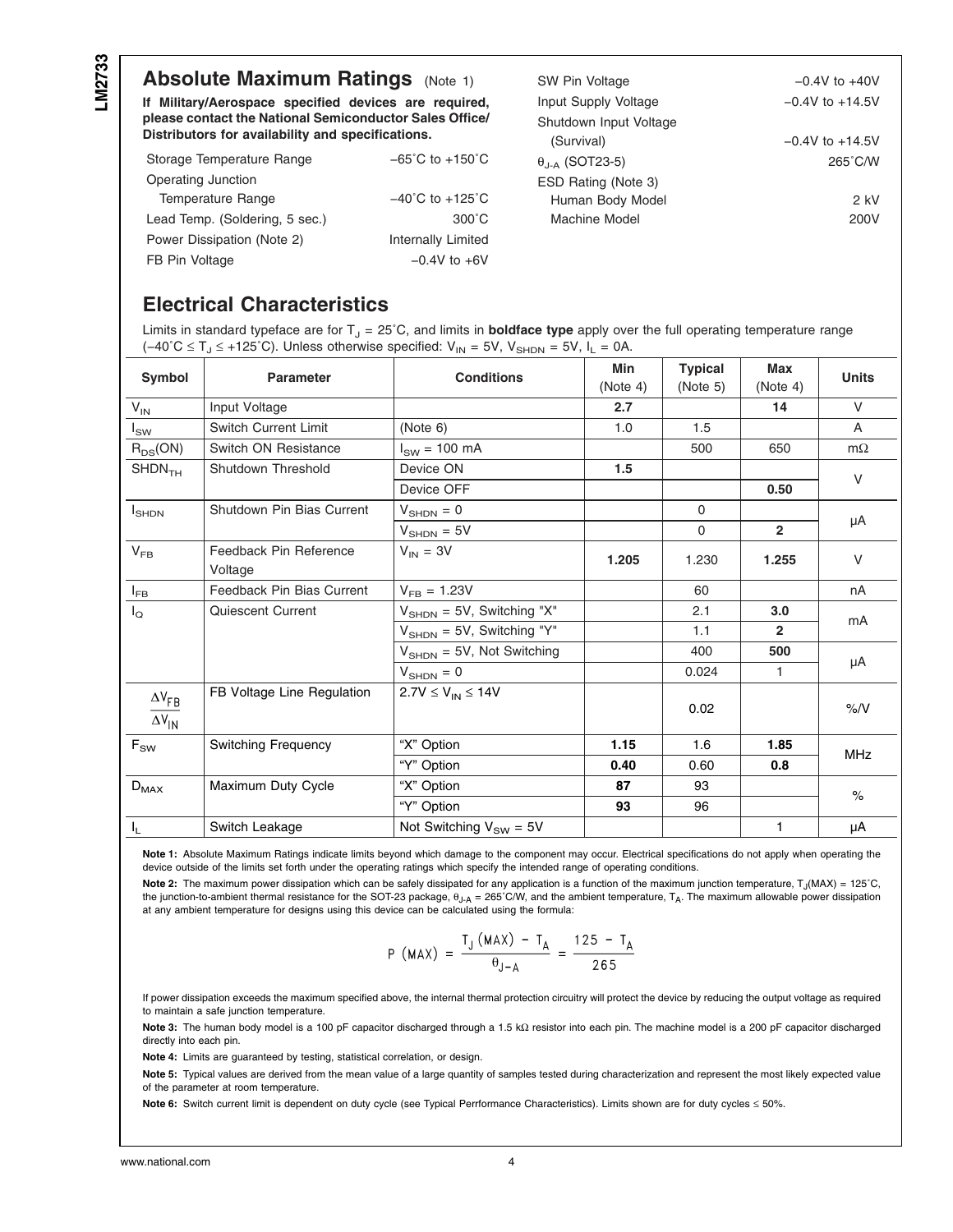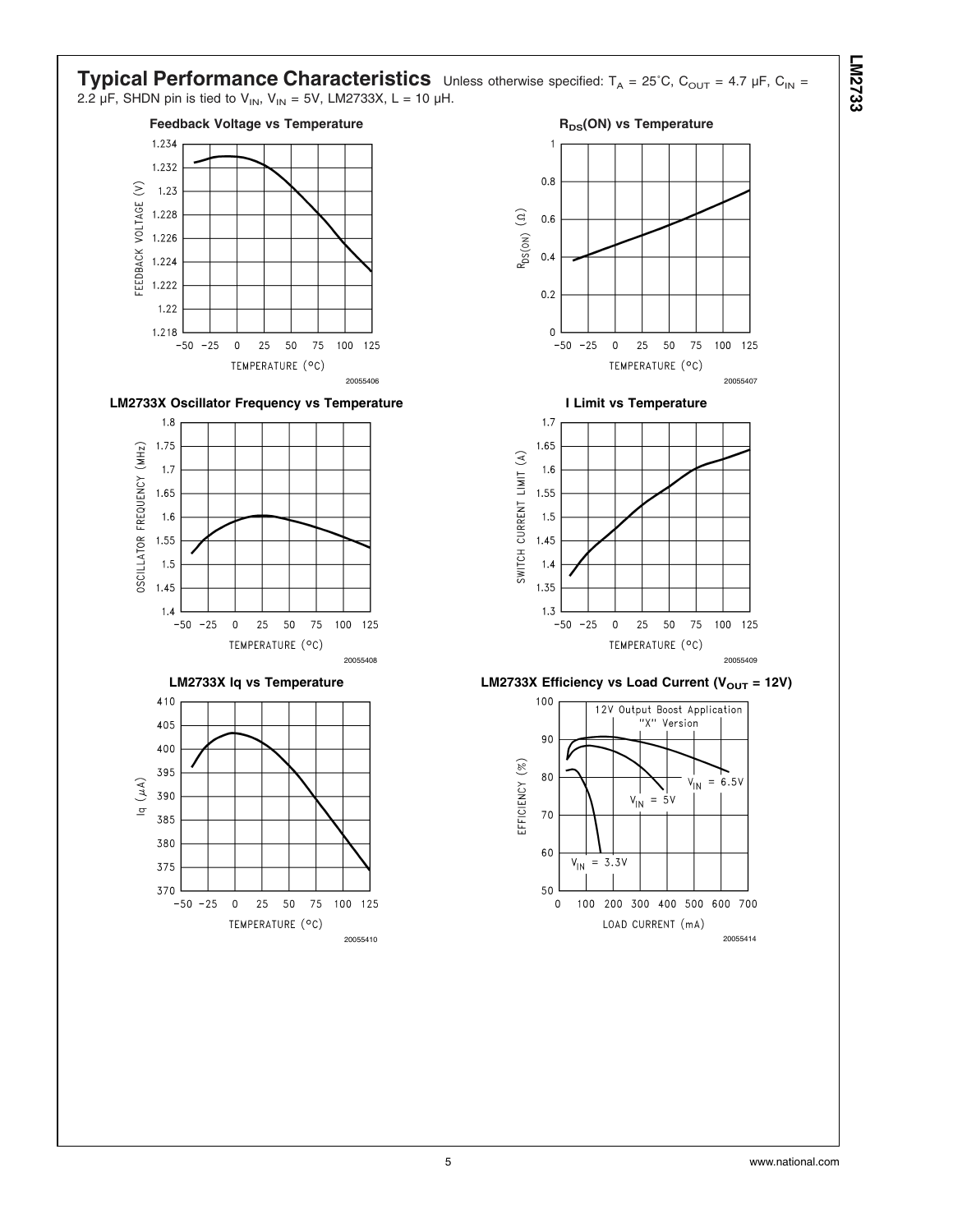**Typical Performance Characteristics** Unless otherwise specified: T<sub>A</sub> = 25°C, C<sub>OUT</sub> = 4.7 µF, C<sub>IN</sub> = 2.2  $\mu$ F, SHDN pin is tied to V<sub>IN</sub>, V<sub>IN</sub> = 5V, LM2733X, L = 10  $\mu$ H. (Continued)







**LM2733Y Efficiency vs Load (V<sub>OUT</sub> = 30V) LM2733Y Efficiency vs Load (V<sub>OUT</sub> = 35V)** 





**LM2733Y Efficiency vs Load (V<sub>OUT</sub> = 20V) LM2733Y Efficiency vs Load (V<sub>OUT</sub> = 25V)** 



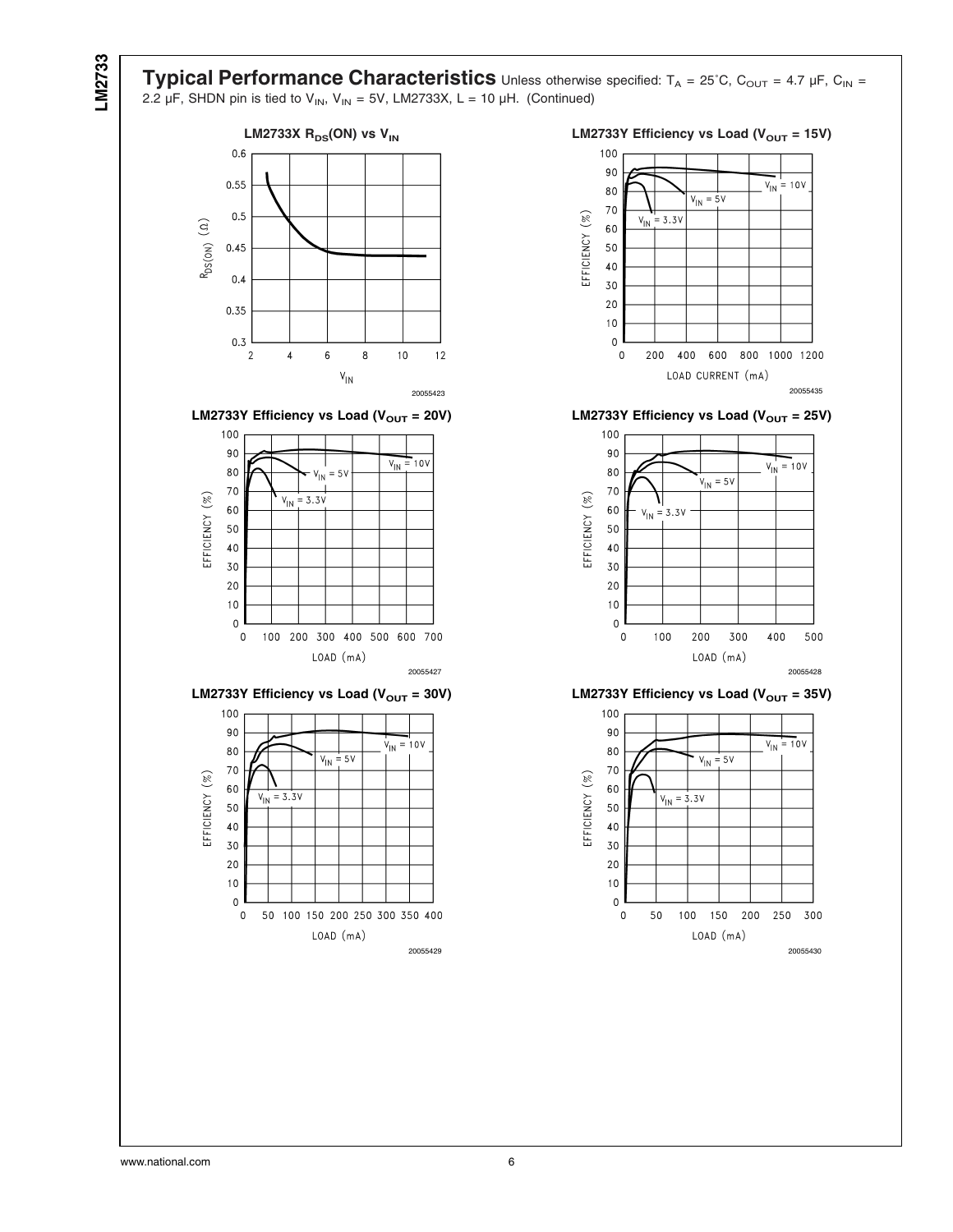**Typical Performance Characteristics** Unless otherwise specified: T<sub>A</sub> = 25°C, C<sub>OUT</sub> = 4.7 µF, C<sub>IN</sub> = 2.2  $\mu$ F, SHDN pin is tied to V<sub>IN</sub>, V<sub>IN</sub> = 5V, LM2733X, L = 10  $\mu$ H. (Continued)

## LM2733Y Efficiency vs Load (V<sub>OUT</sub> = 40V) LM2733Y Iq (Active) vs Temperature



1.06



20055442

**LM2733Y Frequency vs Temperature**



**LM2733**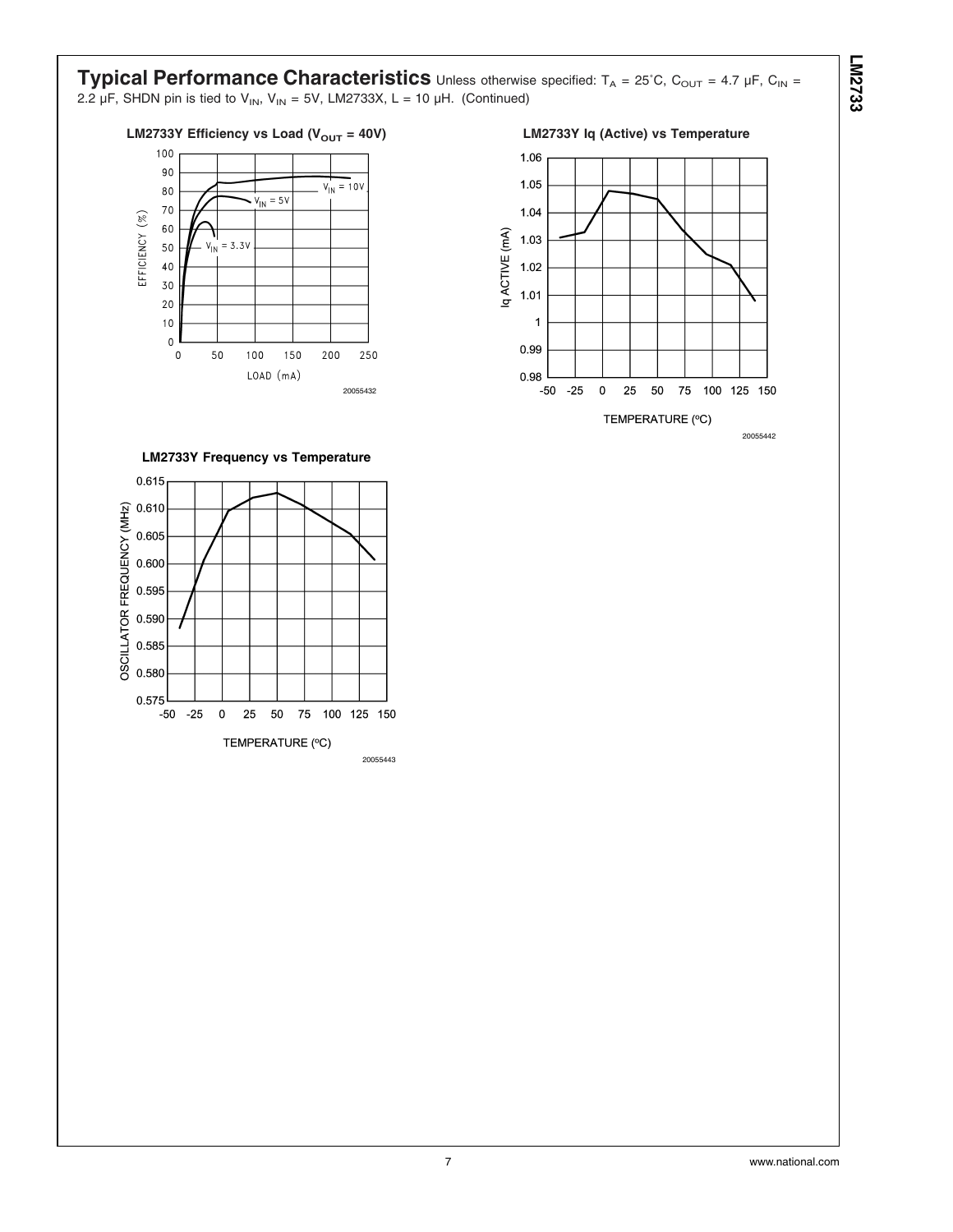## **Application Hints**

### **SELECTING THE EXTERNAL CAPACITORS**

The best capacitors for use with the LM2733 are multi-layer ceramic capacitors. They have the lowest ESR (equivalent series resistance) and highest resonance frequency which makes them optimum for use with high frequency switching converters.

When selecting a ceramic capacitor, only X5R and X7R dielectric types should be used. Other types such as Z5U and Y5F have such severe loss of capacitance due to effects of temperature variation and applied voltage, they may provide as little as 20% of rated capacitance in many typical applications. Always consult capacitor manufacturer's data curves before selecting a capacitor. High-quality ceramic capacitors can be obtained from Taiyo-Yuden, AVX, and Murata.

#### **SELECTING THE OUTPUT CAPACITOR**

A single ceramic capacitor of value 4.7 µF to 10 µF will provide sufficient output capacitance for most applications. For output voltages below 10V, a 10 µF capacitance is required. If larger amounts of capacitance are desired for improved line support and transient response, Tantalum capacitors can be used in parallel with the ceramics. Aluminum electrolytics with ultra low ESR such as Sanyo Oscon can be used, but are usually prohibitively expensive. Typical AI electrolytic capacitors are not suitable for switching frequencies above 500 kHz due to significant ringing and temperature rise due to self-heating from ripple current. An output capacitor with excessive ESR can also reduce phase margin and cause instability.

#### **SELECTING THE INPUT CAPACITOR**

An input capacitor is required to serve as an energy reservoir for the current which must flow into the coil each time the switch turns ON. This capacitor must have extremely low ESR, so ceramic is the best choice. We recommend a nominal value of 2.2 µF, but larger values can be used. Since this capacitor reduces the amount of voltage ripple seen at the input pin, it also reduces the amount of EMI passed back along that line to other circuitry.

### **FEED-FORWARD COMPENSATION**

Although internally compensated, the feed-forward capacitor Cf is required for stability (see *Basic Application Circuit*). Adding this capacitor puts a zero in the loop response of the converter. Without it, the regulator loop can oscillate. The recommended frequency for the zero fz should be approximately 8 kHz. Cf can be calculated using the formula:

 $Cf = 1 / (2 X \pi X R1 X fz)$ 

#### **SELECTING DIODES**

The external diode used in the typical application should be a Schottky diode. If the switch voltage is less than 15V, a 20V diode such as the MBR0520 is recommended. If the switch voltage is between 15V and 25V, a 30V diode such as the MBR0530 is recommended. If the switch voltage exceeds 25V, a 40V diode such as the MBR0540 should be used.

The MBR05XX series of diodes are designed to handle a maximum average current of 0.5A. For applications exceeding 0.5A average but less than 1A, a Microsemi UPS5817 can be used.

## **LAYOUT HINTS**

High frequency switching regulators require very careful layout of components in order to get stable operation and low noise. All components must be as close as possible to the LM2733 device. It is recommended that a 4-layer PCB be used so that internal ground planes are available.

As an example, a recommended layout of components is shown:



**Recommended PCB Component Layout**

Some additional guidelines to be observed:

- 1. Keep the path between L1, D1, and C2 extremely short. Parasitic trace inductance in series with D1 and C2 will increase noise and ringing.
- 2. The feedback components R1, R2 and CF must be kept close to the FB pin of U1 to prevent noise injection on the FB pin trace.
- 3. If internal ground planes are available (recommended) use vias to connect directly to ground at pin 2 of U1, as well as the negative sides of capacitors C1 and C2.

#### **SETTING THE OUTPUT VOLTAGE**

The output voltage is set using the external resistors R1 and R2 (see *Basic Application Circuit*). A value of approximately 12.1 kΩ is recommended for R2 to establish a divider current of approximately 100 µA. R1 is calculated using the formula:

$$
R1 = R2 \times (V_{\text{OUT}}/1.23 - 1)
$$

#### **SWITCHING FREQUENCY**

The LM2733 is provided with two switching frequencies: the "X" version is typically 1.6 MHz, while the "Y" version is typically 600 kHz. The best frequency for a specific application must be determined based on the tradeoffs involved:

Higher switching frequency means the inductors and capacitors can be made smaller and cheaper for a given output voltage and current. The down side is that efficiency is slightly lower because the fixed switching losses occur more frequently and become a larger percentage of total power loss. EMI is typically worse at higher switching frequencies because more EMI energy will be seen in the higher frequency spectrum where most circuits are more sensitive to such interference.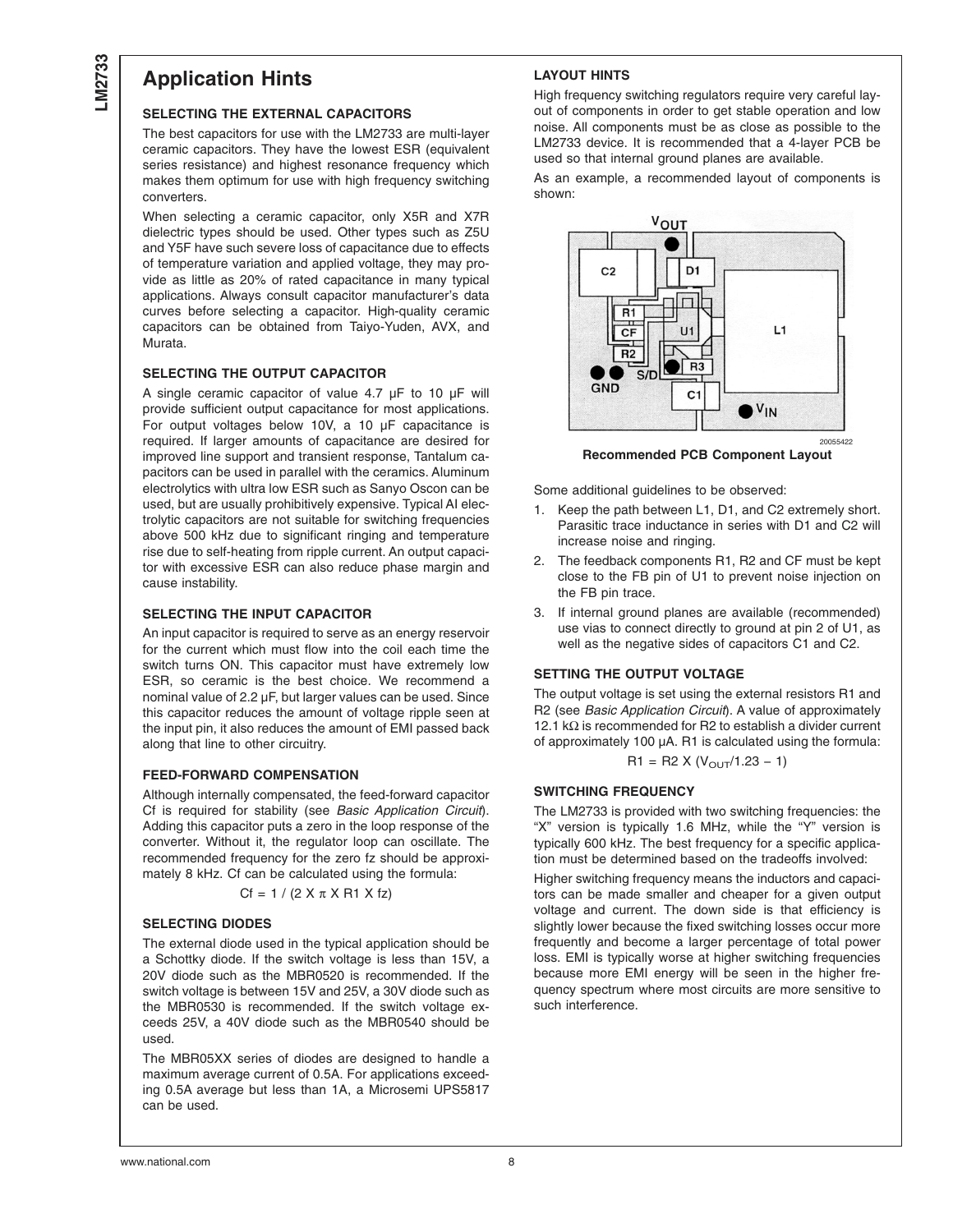## **Application Hints** (Continued)



**Basic Application Circuit**

## **LM2733**

## **DUTY CYCLE**

The maximum duty cycle of the switching regulator determines the maximum boost ratio of output-to-input voltage that the converter can attain in continuous mode of operation. The duty cycle for a given boost application is defined as:

$$
Duty Cycle = \frac{V_{OUT} + V_{DIODE} - V_{IN}}{V_{OUT} + V_{DIODE} - V_{SW}}
$$

This applies for continuous mode operation.

The equation shown for calculating duty cycle incorporates terms for the FET switch voltage and diode forward voltage. The actual duty cycle measured in operation will also be affected slightly by other power losses in the circuit such as wire losses in the inductor, switching losses, and capacitor ripple current losses from self-heating. Therefore, the actual (effective) duty cycle measured may be slightly higher than calculated to compensate for these power losses. A good approximation for effctive duty cycle is :

 $DC$  (eff) = (1 - Efficiency x ( $V_{IN}/V_{OUT}$ ))

Where the efficiency can be approximated from the curves provided.

## **INDUCTANCE VALUE**

The first question we are usually asked is: "How small can I make the inductor?" (because they are the largest sized component and usually the most costly). The answer is not simple and involves tradeoffs in performance. Larger inductors mean less inductor ripple current, which typically means less output voltage ripple (for a given size of output capacitor). Larger inductors also mean more load power can be delivered because the energy stored during each switching cycle is:

#### $E = L/2$  X (lp)<sup>2</sup>

Where "lp" is the peak inductor current. An important point to observe is that the LM2733 will limit its switch current based on peak current. This means that since lp(max) is fixed, increasing L will increase the maximum amount of power available to the load. Conversely, using too little inductance may limit the amount of load current which can be drawn from the output.

Best performance is usually obtained when the converter is operated in "continuous" mode at the load current range of interest, typically giving better load regulation and less output ripple. Continuous operation is defined as not allowing the inductor current to drop to zero during the cycle. It should be noted that all boost converters shift over to discontinuous operation as the output load is reduced far enough, but a larger inductor stays "continuous" over a wider load current range.

To better understand these tradeoffs, a typical application circuit (5V to 12V boost with a 10 µH inductor) will be analyzed. We will assume:

 $V_{IN}$  = 5V,  $V_{OUT}$  = 12V,  $V_{DIODE}$  = 0.5V,  $V_{SW}$  = 0.5V

Since the frequency is 1.6 MHz (nominal), the period is approximately 0.625 µs. The duty cycle will be 62.5%, which means the ON time of the switch is 0.390 µs. It should be noted that when the switch is ON, the voltage across the inductor is approximately 4.5V.

Using the equation:

#### $V = L$  (di/dt)

We can then calculate the di/dt rate of the inductor which is found to be 0.45 A/µs during the ON time. Using these facts, we can then show what the inductor current will look like during operation:



During the 0.390 µs ON time, the inductor current ramps up 0.176A and ramps down an equal amount during the OFF time. This is defined as the inductor "ripple current". It can also be seen that if the load current drops to about 33 mA, the inductor current will begin touching the zero axis which means it will be in discontinuous mode. A similar analysis can be performed on any boost converter, to make sure the ripple current is reasonable and continuous operation will be maintained at the typical load current values.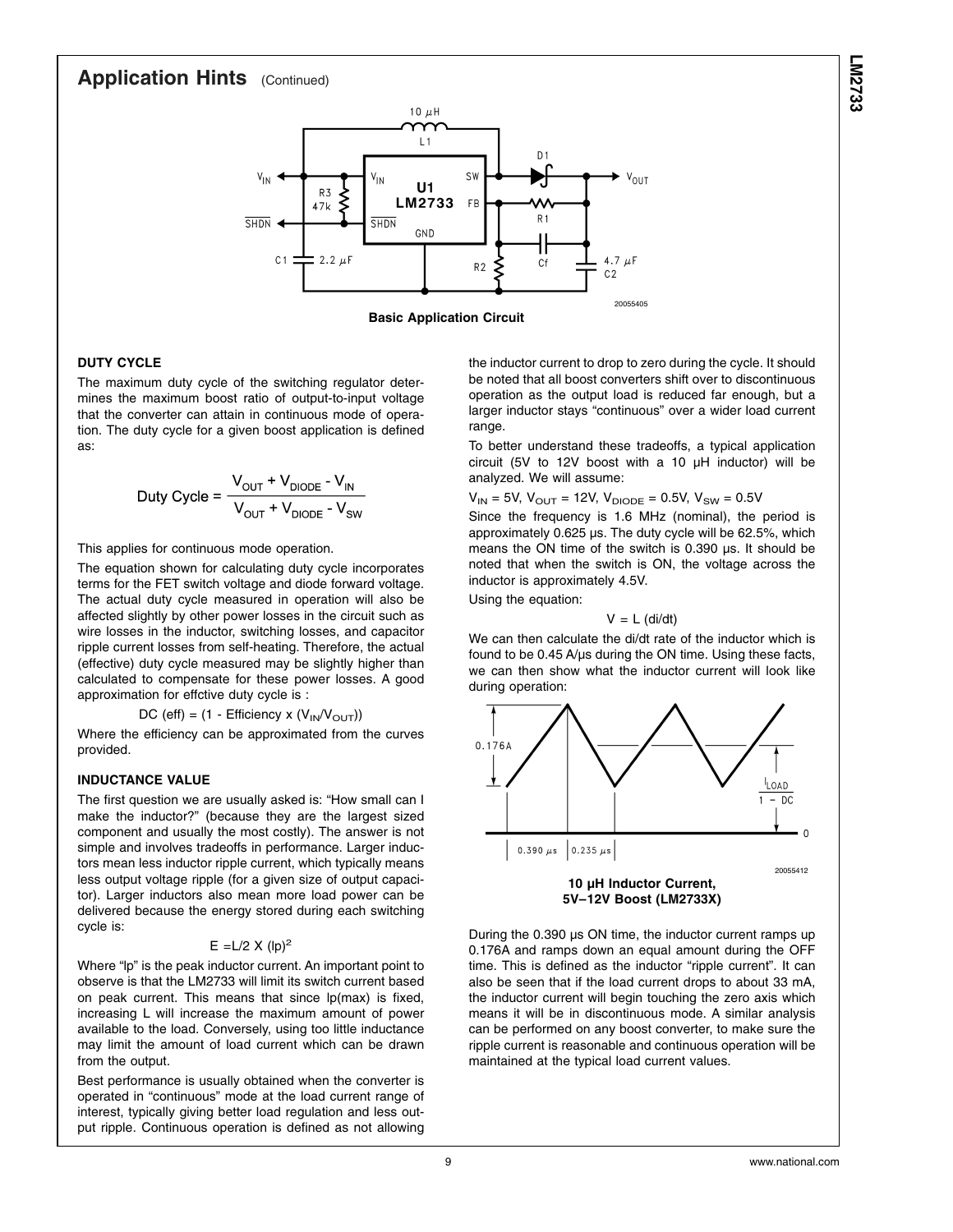## **Application Hints** (Continued)

#### **MAXIMUM SWITCH CURRENT**

The maximum FET swtch current available before the current limiter cuts in is dependent on duty cycle of the application. This is illustrated in the graphs below which show both the typical and guaranteed values of switch current for both the "X" and "Y" versions as a function of effective (actual) duty cycle:



**LM2733x Switch Current Limit vs Duty Cycle**



**LM2733y Switch Current Limit vs Duty Cycle**

#### **CALCULATING LOAD CURRENT**

As shown in the figure which depicts inductor current, the load current is related to the average inductor current by the relation:

$$
I_{\text{LOAD}} = I_{\text{IND}}(\text{AVG}) \times (1 - \text{DC})
$$

Where "DC" is the duty cycle of the application. The switch current can be found by:

#### $I_{SW} = I_{IND}(AVG) + \frac{1}{2} (I_{RIPPLE})$

Inductor ripple current is dependent on inductance, duty cycle, input voltage and frequency:

$$
I_{\text{RIPPLE}} = \text{DC} \times (V_{\text{IN}} \cdot V_{\text{SW}}) / (f \times L)
$$

combining all terms, we can develop an expression which allows the maximum available load current to be calculated:

$$
I_{\text{LOAD}}(\text{max}) = (1 - \text{DC}) \times (I_{\text{SW}}(\text{max}) - \frac{\text{DC}(V_{\text{IN}} - V_{\text{SW}}))}{2\text{fl}}
$$

The equation shown to calculate maximum load current takes into account the losses in the inductor or turn-OFF switching losses of the FET and diode. For actual load current in typical applications, we took bench data for various input and output voltages for both the "X" and "Y" versions of the LM2733 and displayed the maximum load current available for a typical device in graph form:



**LM2733x Max. Load Current vs V<sub>IN</sub>** 



#### **DESIGN PARAMETERS V<sub>SW</sub> AND I<sub>SW</sub>**

The value of the FET "ON" voltage (referred to as  $V_{SW}$  in the equations) is dependent on load current. A good approximation can be obtained by multiplying the "ON Resistance" of the FET times the average inductor current.

FET on resistance increases at  $V_{IN}$  values below 5V, since the internal N-FET has less gate voltage in this input voltage range (see Typical performance Characteristics curves). Above  $V_{IN} = 5V$ , the FET gate voltage is internally clamped to 5V.

The maximum peak switch current the device can deliver is dependent on duty cycle. The minimum value is guaranteed to be > 1A at duty cycle below 50%. For higher duty cycles, see Typical performance Characteristics curves.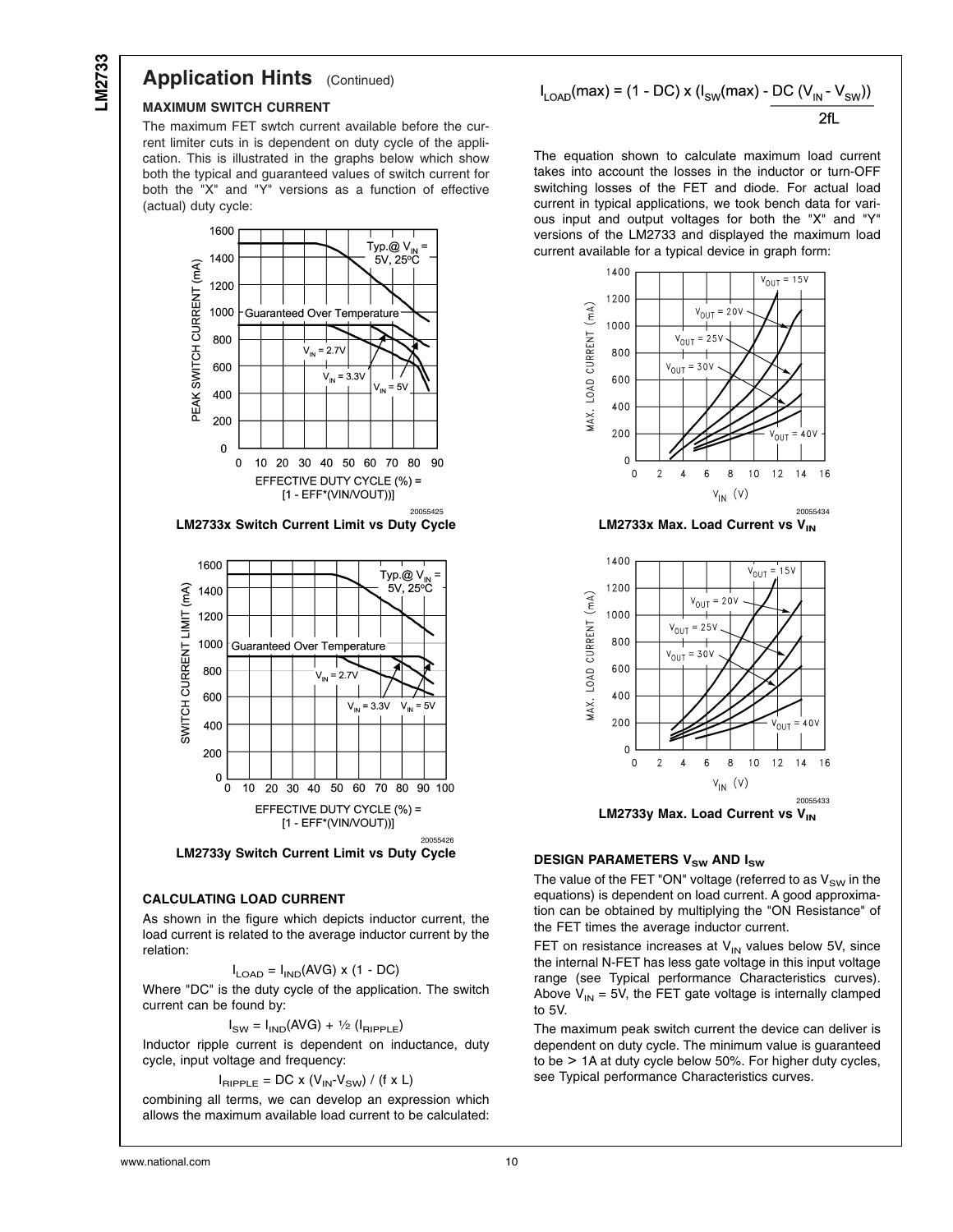## **Application Hints** (Continued)

## **THERMAL CONSIDERATIONS**

At higher duty cycles, the increased ON time of the FET means the maximum output current will be determined by power dissipation within the LM2733 FET switch. The switch power dissipation from ON-state conduction is calculated by:

$$
P_{(SW)} = DC \times I_{IND}(AVE)^2 \times R_{DS}ON
$$

There will be some switching losses as well, so some derating needs to be applied when calculating IC power dissipation.

## **MINIMUM INDUCTANCE**

In some applications where the maximum load current is relatively small, it may be advantageous to use the smallest possible inductance value for cost and size savings. The converter will operate in discontinuous mode in such a case. The minimum inductance should be selected such that the inductor (switch) current peak on each cycle does not reach the 1A current limit maximum. To understand how to do this, an example will be presented.

In the example, the LM2733X will be used (nominal switching frequency 1.6 MHz, minimum switching frequency 1.15 MHz). This means the maximum cycle period is the reciprocal of the minimum frequency:

$$
T_{ON(max)} = 1/1.15M = 0.870 \text{ }\mu\text{s}
$$

We will assume the input voltage is 5V,  $V_{OUT} = 12V$ ,  $V_{SW} =$ 0.2V,  $V_{DIODE} = 0.3V$ . The duty cycle is:

Duty Cycle =  $60.3%$ 

Therefore, the maximum switch ON time is 0.524 µs. An inductor should be selected with enough inductance to prevent the switch current from reaching 1A in the 0.524 µs ON time interval (see below):



**Discontinuous Design, 5V–12V Boost (LM2733X)**

The voltage across the inductor during ON time is 4.8V. Minimum inductance value is found by:

 $V = L X$  dl/dt,  $L = V X$  (dt/dl) = 4.8 (0.524 $\mu$ /1) = 2.5  $\mu$ H

In this case, a 2.7 µH inductor could be used assuming it provided at least that much inductance up to the 1A current value. This same analysis can be used to find the minimum inductance for any boost application. Using the slower switching "Y" version requires a higher amount of minimum inductance because of the longer switching period.

## **INDUCTOR SUPPLIERS**

Some of the recommended suppliers of inductors for this product are Sumida, Coilcraft, Panasonic, and Murata. When selecting an inductor, make certain that the continuous current rating is high enough to avoid saturation at peak currents. A suitable core type must be used to minimize core (switching) losses, and wire power losses must be considered when selecting the current rating.

## **SHUTDOWN PIN OPERATION**

The device is turned off by pulling the shutdown pin low. If this function is not going to be used, the pin should be tied directly to  $V_{IN}$ . If the SHDN function will be needed, a pull-up resistor must be used to V<sub>IN</sub> (approximately 50k-100kΩ recommended). The SHDN pin must not be left unterminated.